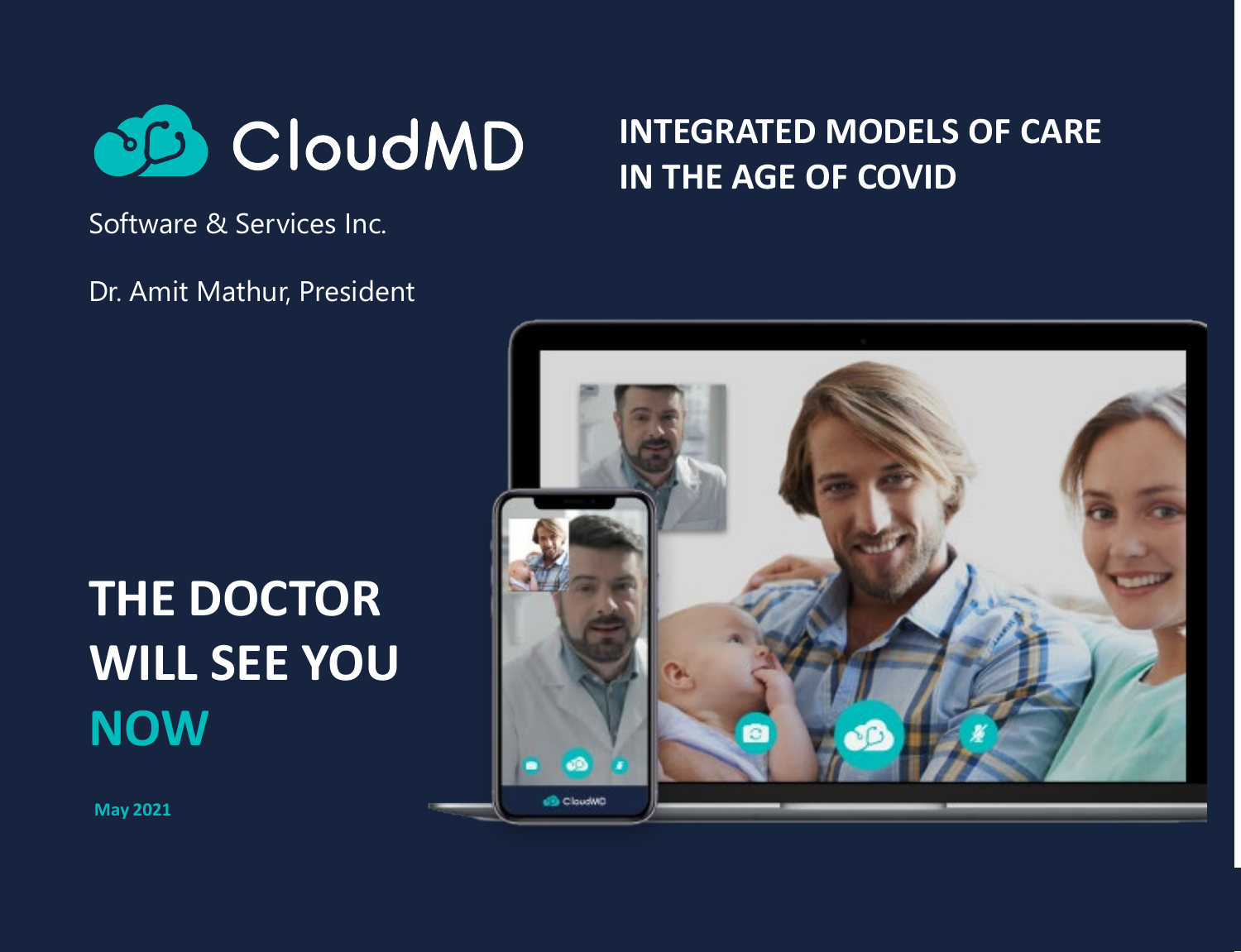## **DIGITAL HEALTH CLOUDMD**

**DIGITAL HEALTH IS THE BLENDING OF DIGITAL HEALTH TECHNOLOGY WITH HEALTH-RELATED SERVICES TO ENHNACE THE EFFICIENCY, PRECISION, AND PERSONALIZATION OF HEALTHCARE DELIVERY**



For **Patients**, digital health can assist to make informed decisions about their own health, provide early diagnosis for life threatening diseases, and manage chronic conditions outside of a traditional healthcare setup.

For **Healthcare Providers**, digital health can provide a holistic view of patient health, accurately diagnoses diseases, and enhances the delivery of health services for individuals

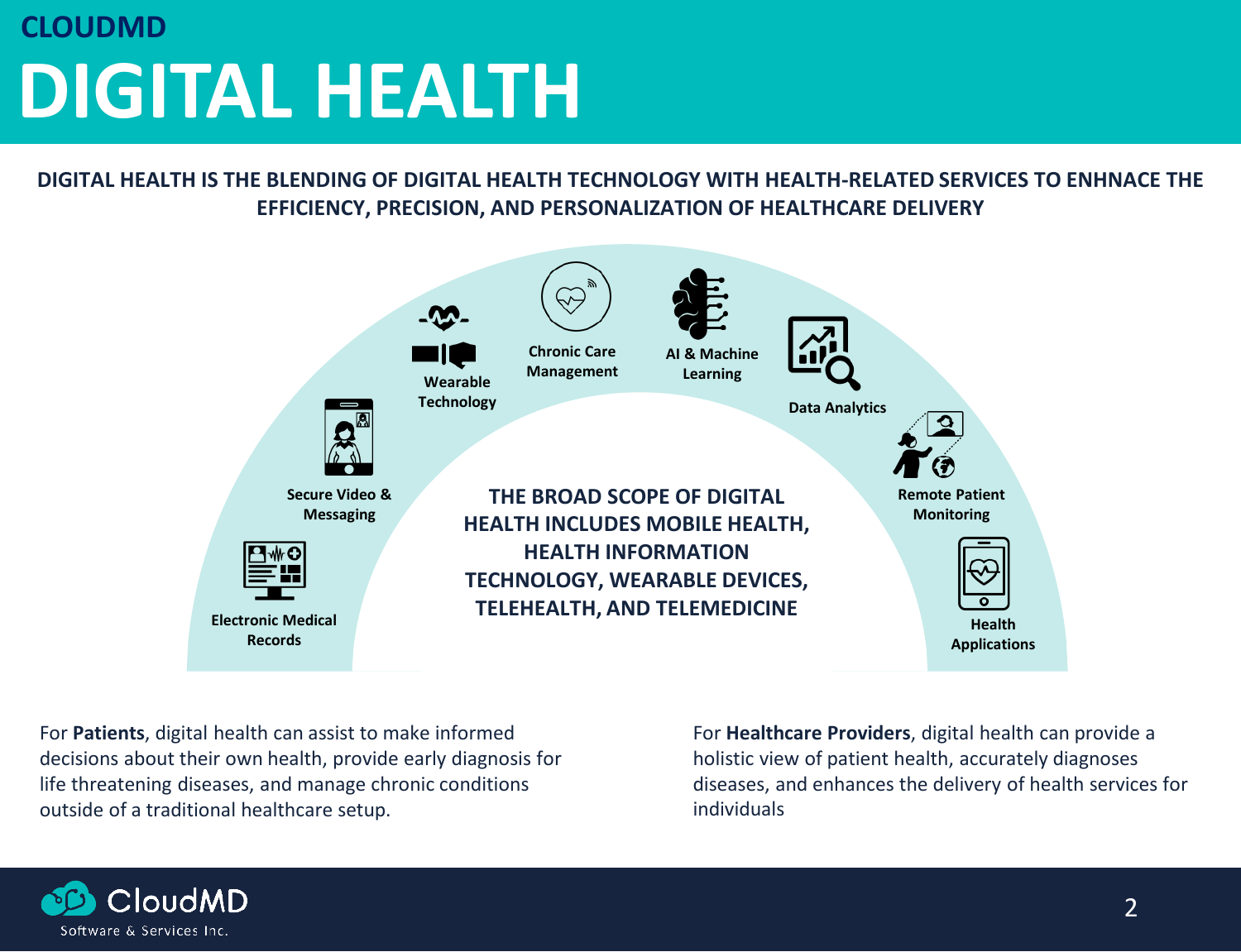#### **CLOUDMD**

# **OVERVIEW**

*Whole person approach to healthcare delivery, engaging patients and empowering practitioners*



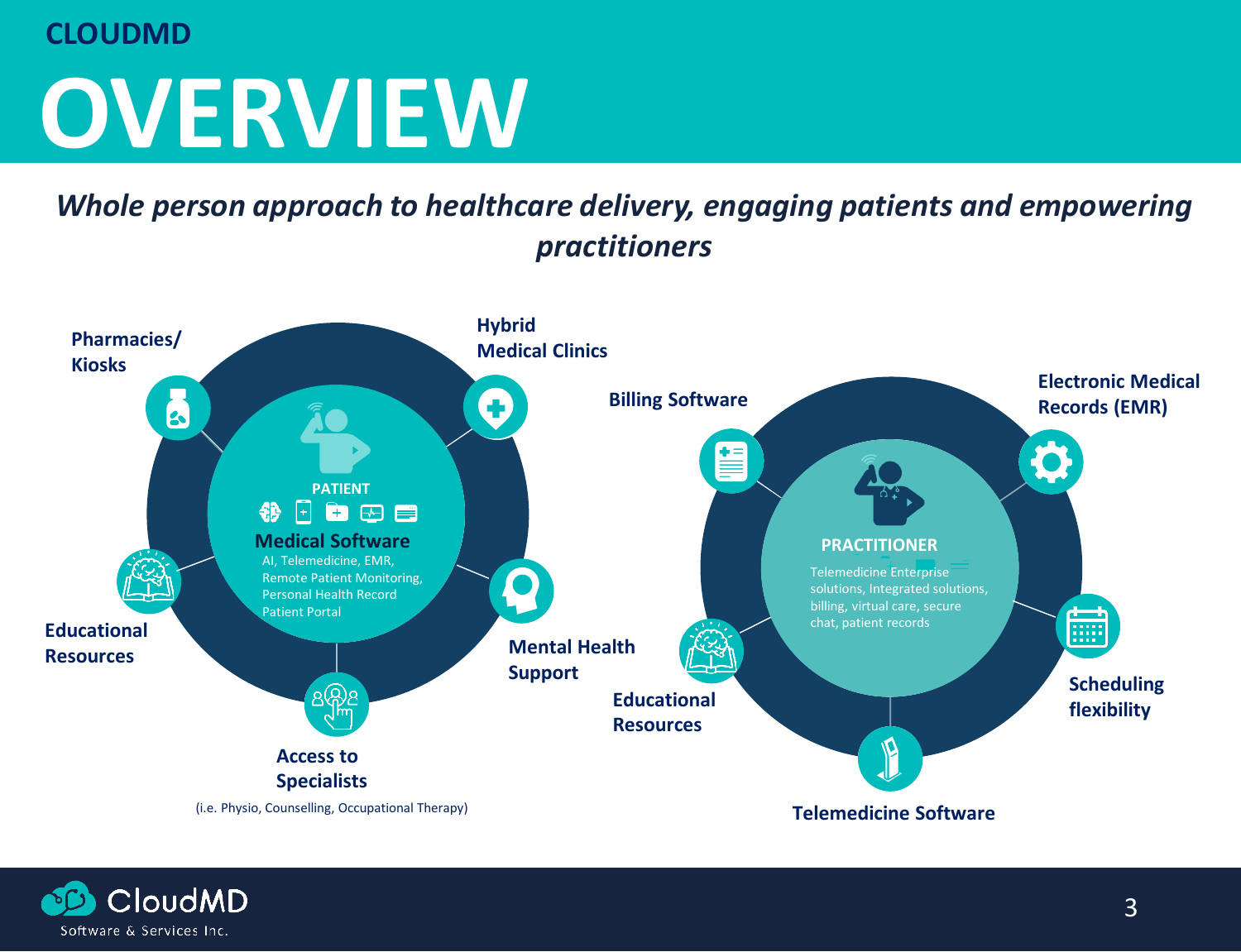## **DIGITAL HEALTH CLOUDMD**

#### **DIGITAL HEALTH DURING THE PANDEMIC**

- 40 per cent of all patient visits in 2021 so far were virtual
- 57 per cent of family doctor visits in 2021 were virtual
- Patients surveyed responded that virtual consultations were **appropriate to their health concern**, **saved travel time and associated costs, reduced wait times**, were **convenient and user-friendly**, and were **offered by their regular health provider** (Canada Health Infoway, 2021)
- 91 per cent of Canadians who used virtual care during the pandemic said they were **very satisfied** with the experience (CBC, 2020)



#### **MODALITY OF MOST RECENT VISIT**

#### **A GROWING MARKET**



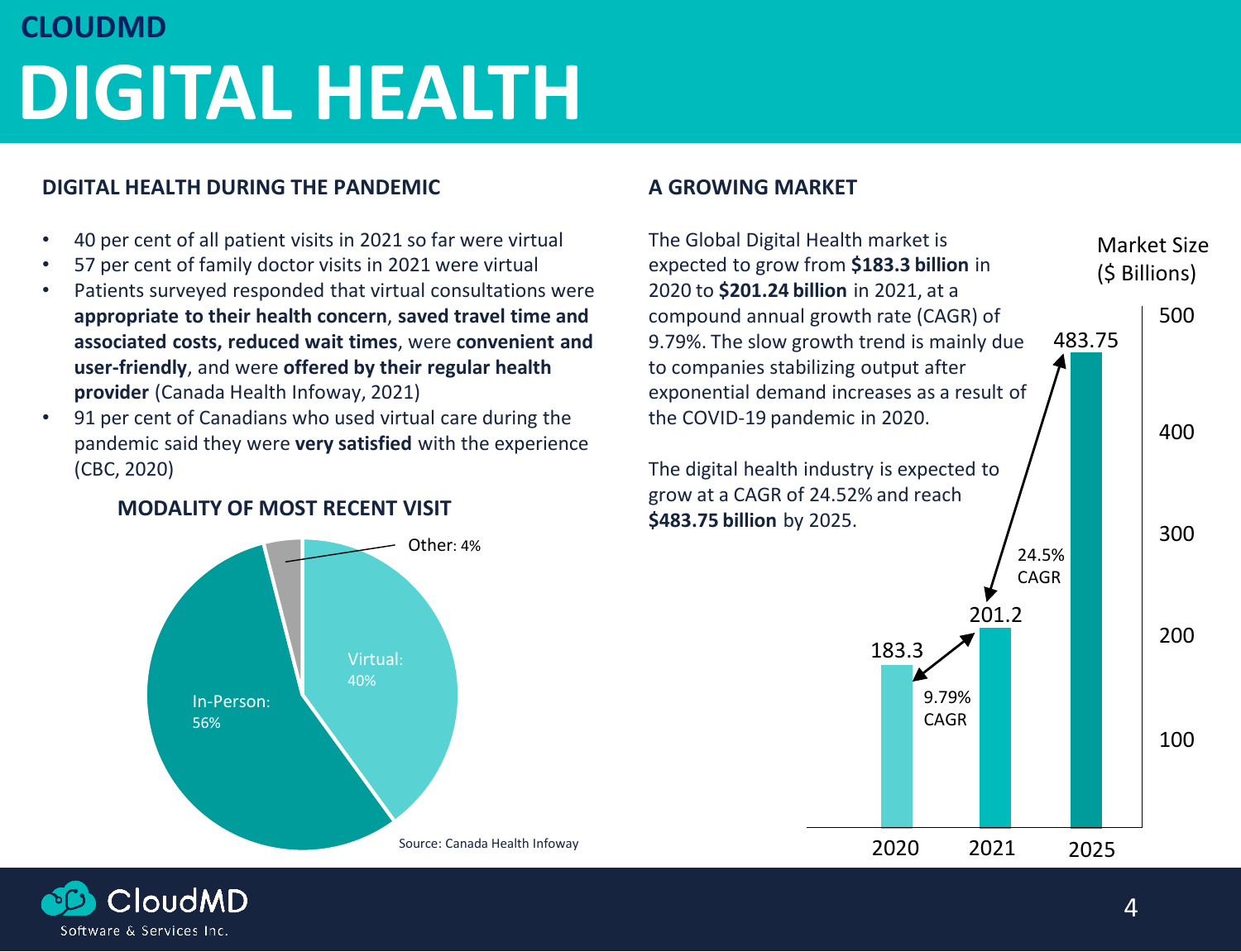# **HEALTHCARE SYSTEMS ARE** br#ken

**RISING COSTS** **INEFFICIENT USE OF RESOURCES**

Government and payors facing increasing costs that are simply **unsustainable** 

Healthcare costs are **2x higher**  in the US than in other countries

According to **the CDC, 90% of the \$3.5tn** healthcare spending in the US is on chronic conditions

"39% of Canadians who visited an ER indicated that they could have avoided the visit if they had **better access to primary care."** 

#### **A shortage of primary care**

**SUPPLY**

**doctors** and nurses, especially in remote and rural communities, leads to clinician burn out and patients frustrated by long wait times.

The **United States has the lowest number of physicians** according to the OEDC, with only 2.6 per 1000 capita (2018)

**ACCESSIBILITY** 

Approximately 15% of Canadians Aged 12 and older don't have a Primary care physician.

**25% of Americans** do not have a primary care doctor

**Over 30 million** people did not have health insurance in the US (2018)

**3.5 billion people**—accounting for more than half of the world's population—don't have access to basic health services.



<https://policyadvice.net/health-insurance/insights/health-care-industry/> <https://www.commonwealthfund.org/publications/issue-briefs/2020/jan/us-health-care-global-perspective-2019> [https://en.wikipedia.org/wiki/Health\\_insurance\\_coverage\\_in\\_the\\_United\\_States](https://en.wikipedia.org/wiki/Health_insurance_coverage_in_the_United_States) <https://www.fiercehealthcare.com/practices/many-americans-don-t-have-a-primary-care-doctor>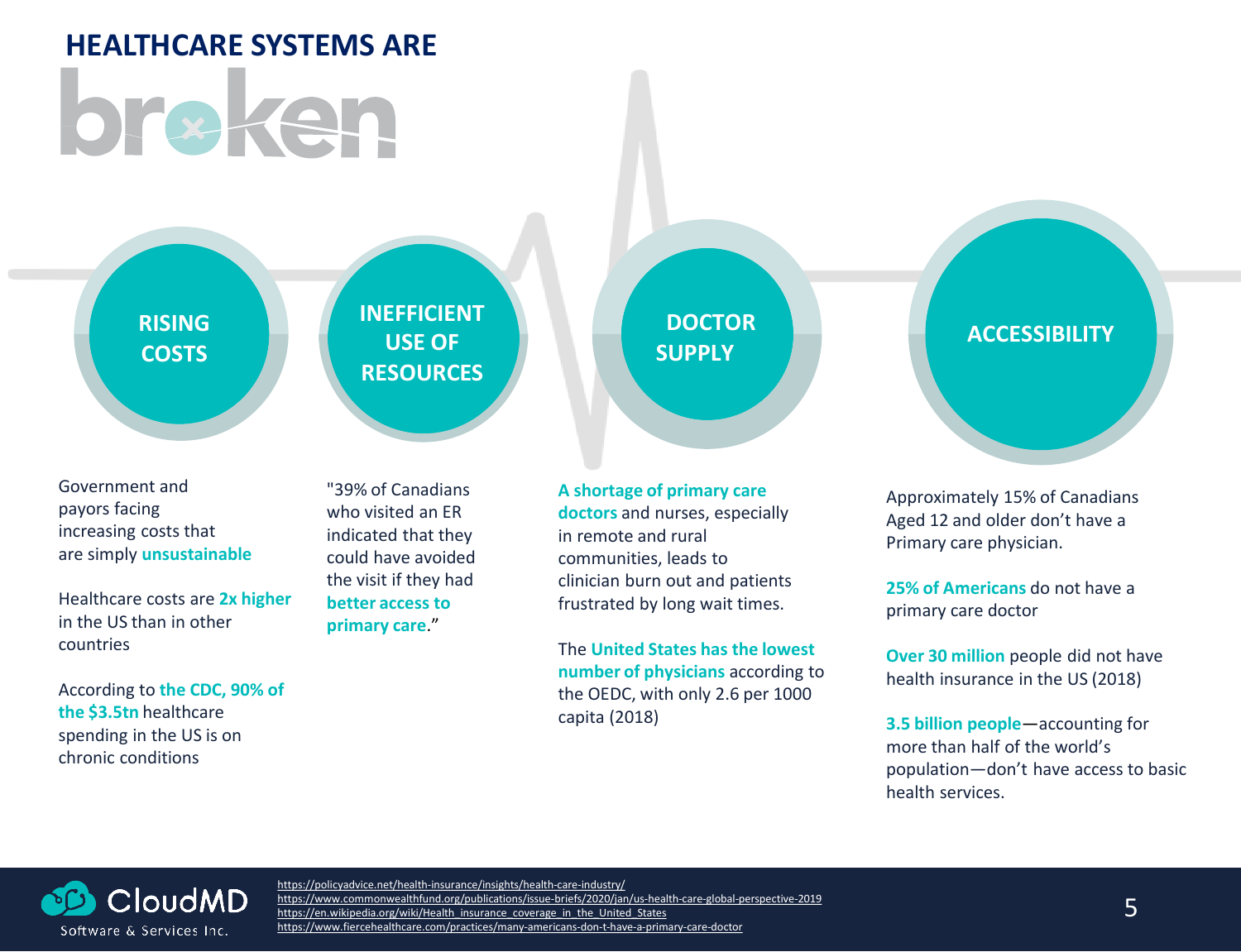## PATIENT FOCUSED, HOLISTIC APPROACH TO **HEALTHCARE DELIVERY**

## **CONSUMER | B2B | ENTERPRISE**



6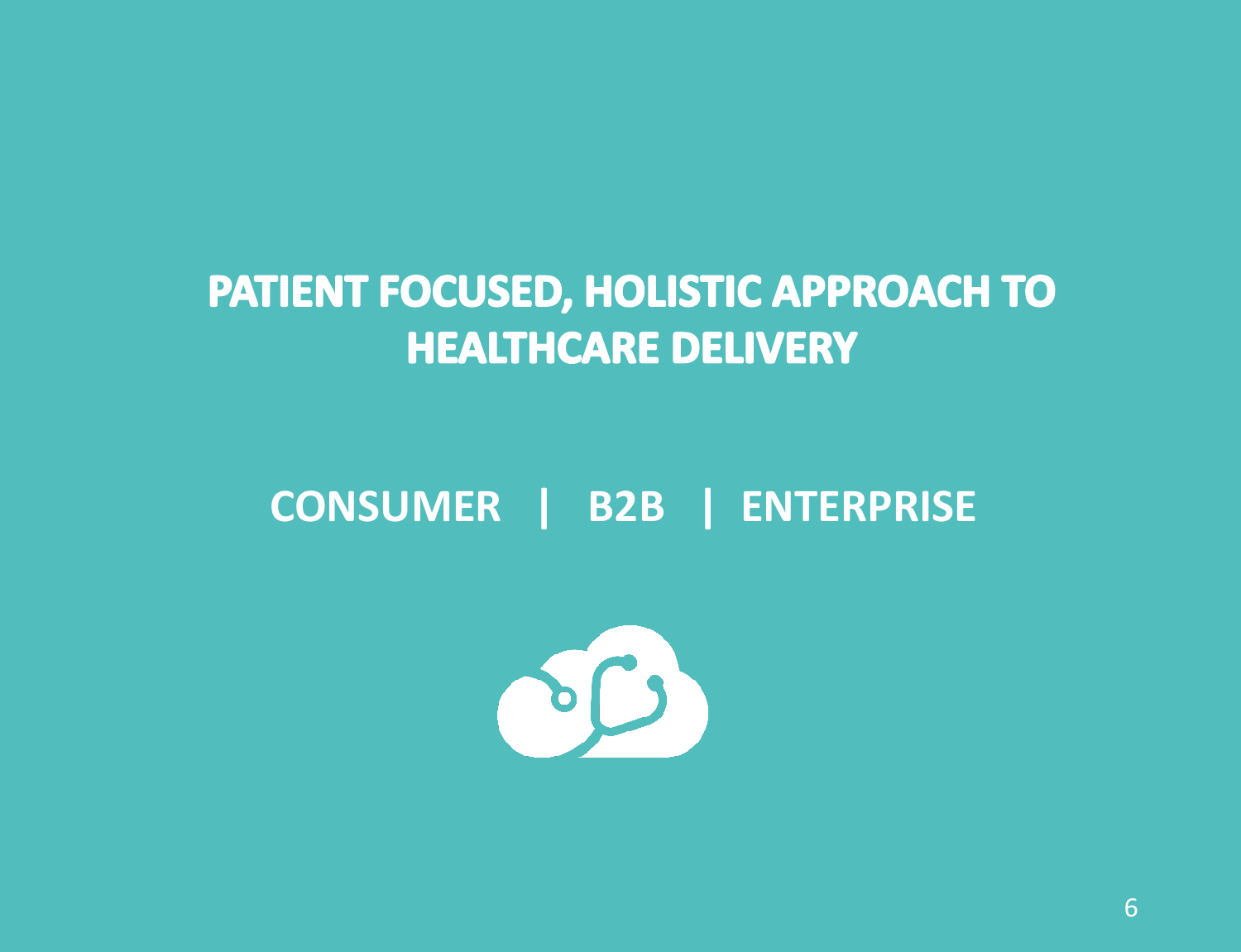# **MULTI-FEATURE PATIENT PORTAL CLOUDMD**



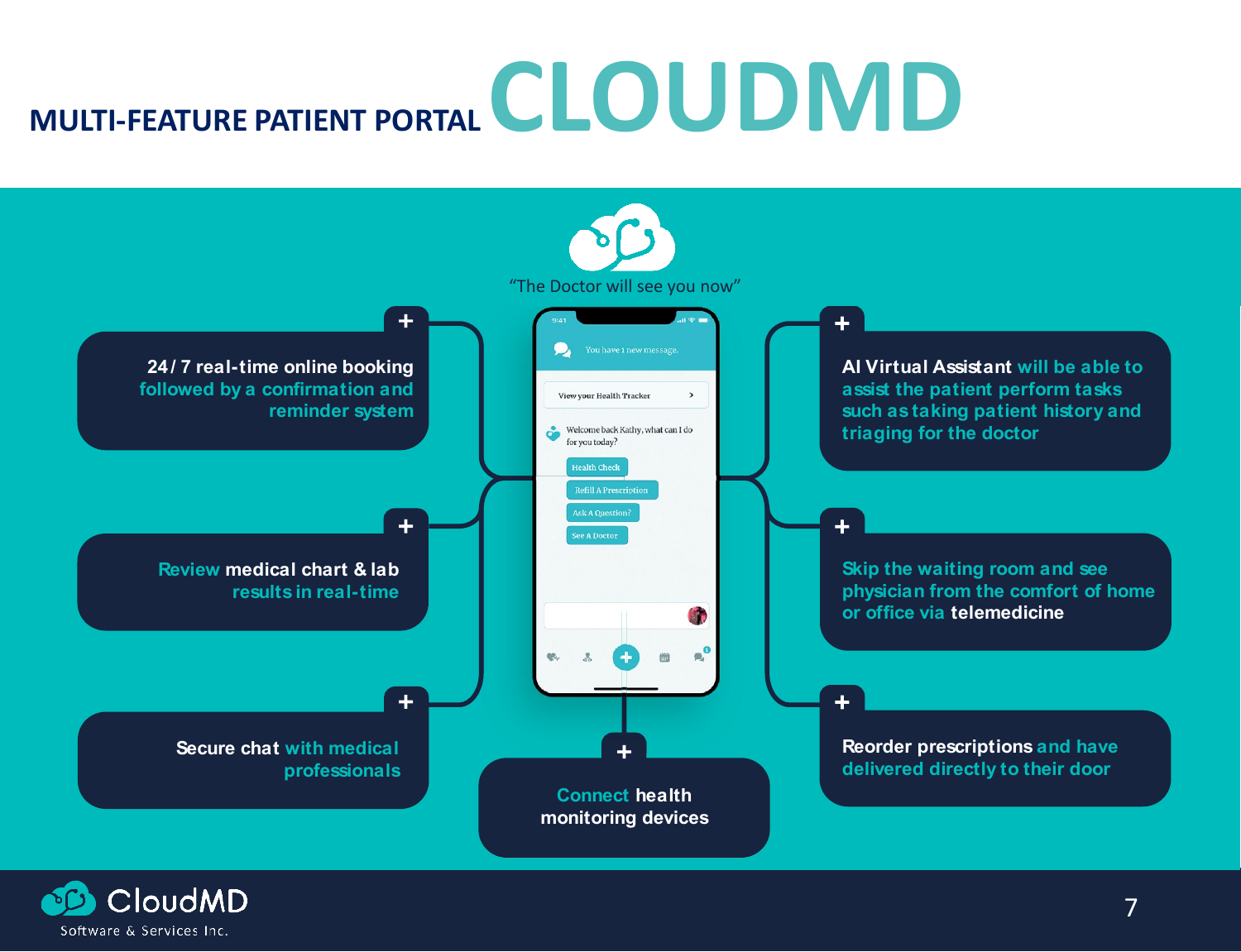### **B2B DIGITAL, FULL SERVICE**

# **CLINIC SOLUTIONS**

*"One stop shop" virtual clinic platform* 

## JUNO

**Juno** is a cloud-based EMR solution, which is currently used by **376 clinics** across **8 provinces**, over **3,000 licensed practitioners**, **1,500 staff** and **2,9 million registered patients**.



**Benchmark Systems** is a US based EMR solution currently serving **200 clinics, 800 practitioners** and **5.5 million patient charts** across **35 states.** Suite of cloudbased medical practice solutions include patient portals, personal health records, scheduling solutions, billing, messaging, eFax, computerized physician order entry (CPOE) and prescription scripting.

## **ClinicAid.ca**

**ClinicAid** - a medical billing software processes upwards of **\$40,000,000** in payments to over **3000** health providers on a monthly basis.



**MyHealthAccess** - online patient portal directly integrate with Juno, enabling online booking and telemedicine.

## livecare

**Livecare** - a stand alone, EMR agnostic telemedicine solution. Full-service including, instant messaging, and online booking. Mobile cart solutions ideal for remote, underserviced areas

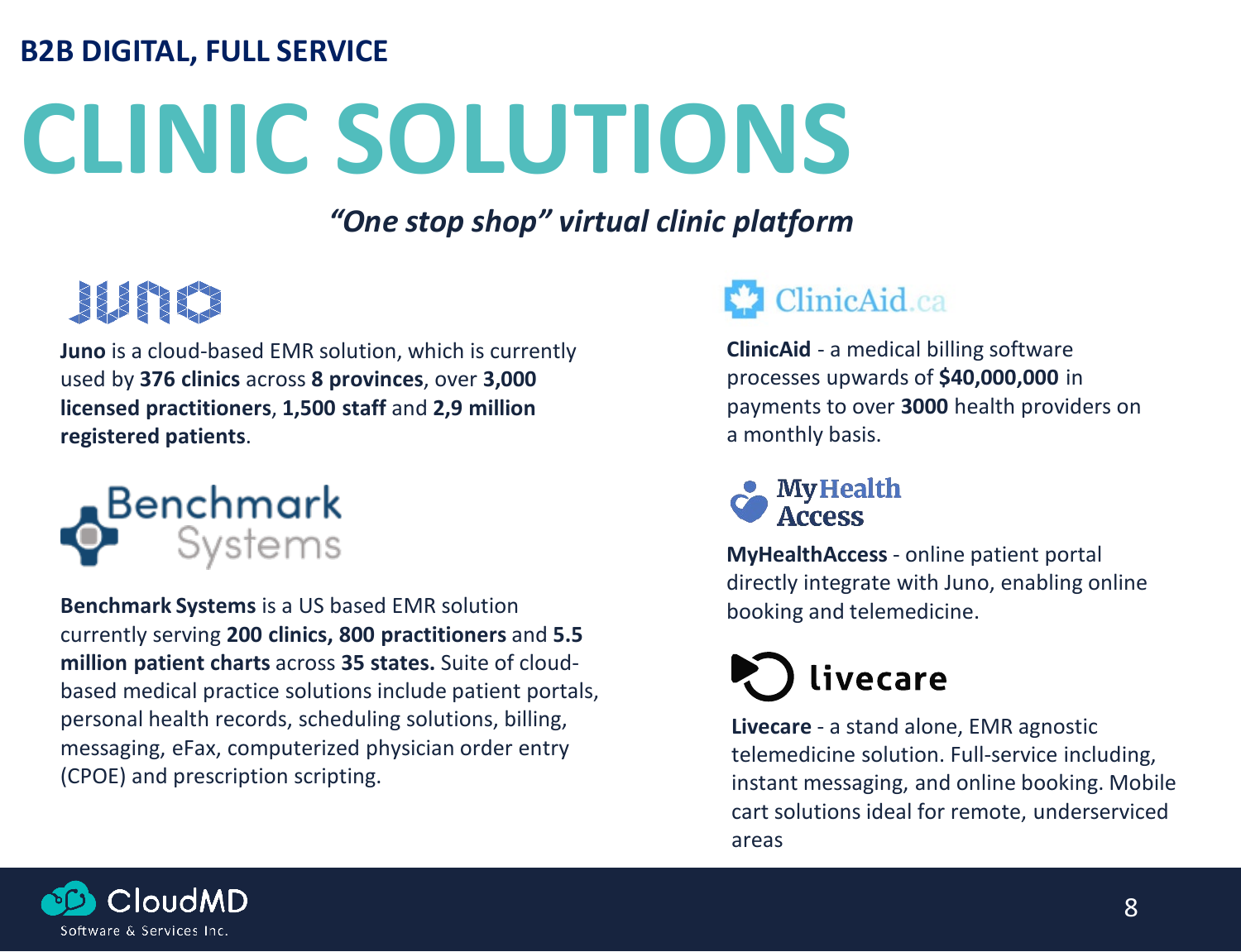### **BRICK & MORTAR FOOTPRINT**

# **HYBRID CLINICS**

### **CLINIC NETWORK PHARMACIES**

Defined growth strategy using hybrid clinic model being used as proof of concept for our remote and virtual services. Securing footprint across North America with local expertise.

*i.e. Nursing, Virtual, Medical Office Assistant (MOA), Medical Billing & Telemedicine*

- **14** clinics across North America including Re:Function, 8 rehab & mental health clinics
- **~95** professionals

#### **500,000** patients



Partnering with pharmacies to deliver new model to meet the current consumer needs for prescription and non-prescription pharmaceuticals. Private rooms with telemedicine kiosks, and *CloudMD On Demand*, telemedicine service with more prescription refill options for patients.

- **2** pharmacies
- **32** professionals
- **20+ years** management expertise

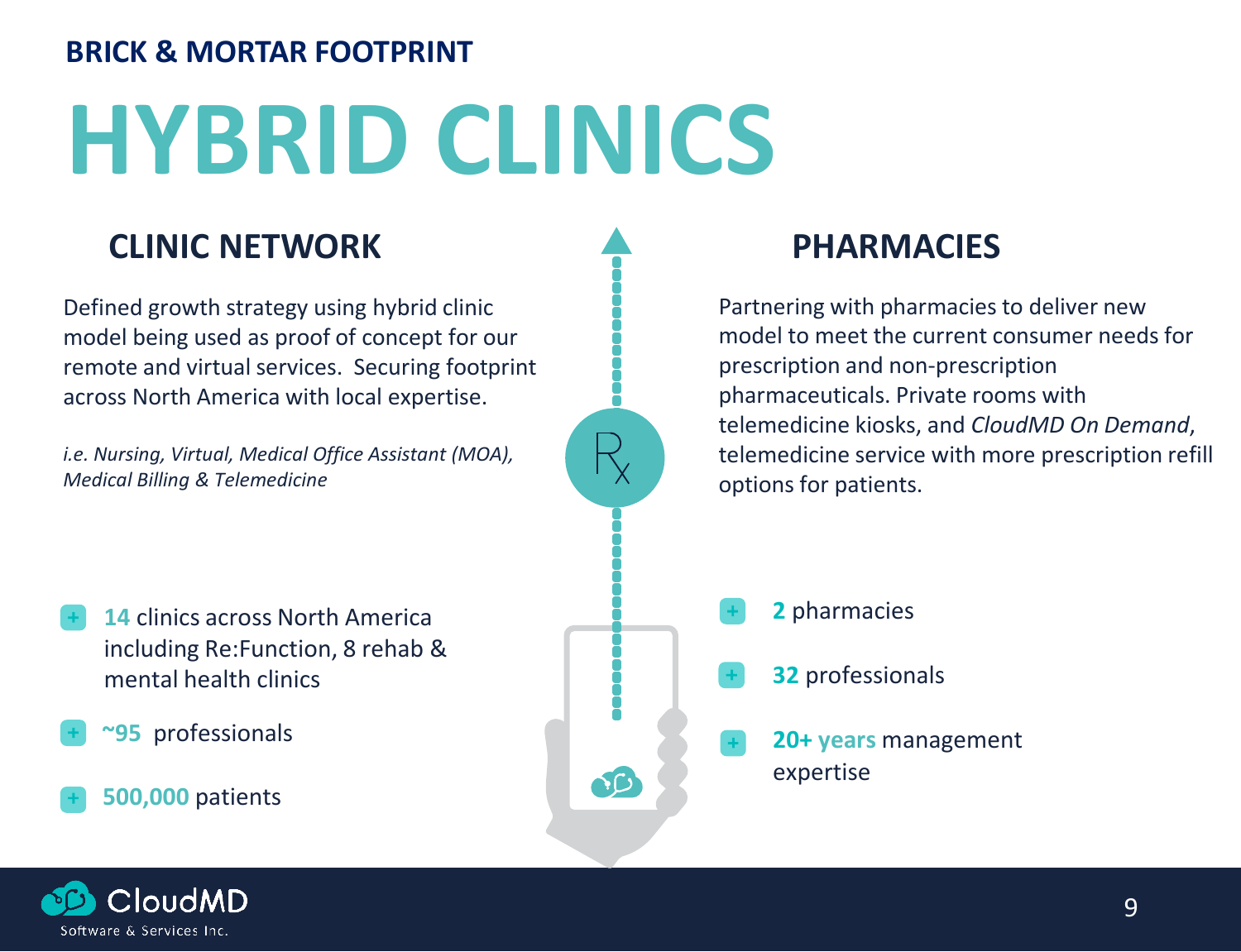## **ENTERPRISE PLATFORM CLOUDMD**



Increased patient satisfaction, reduced healthcare costs, decreased wait times, improved outcomes